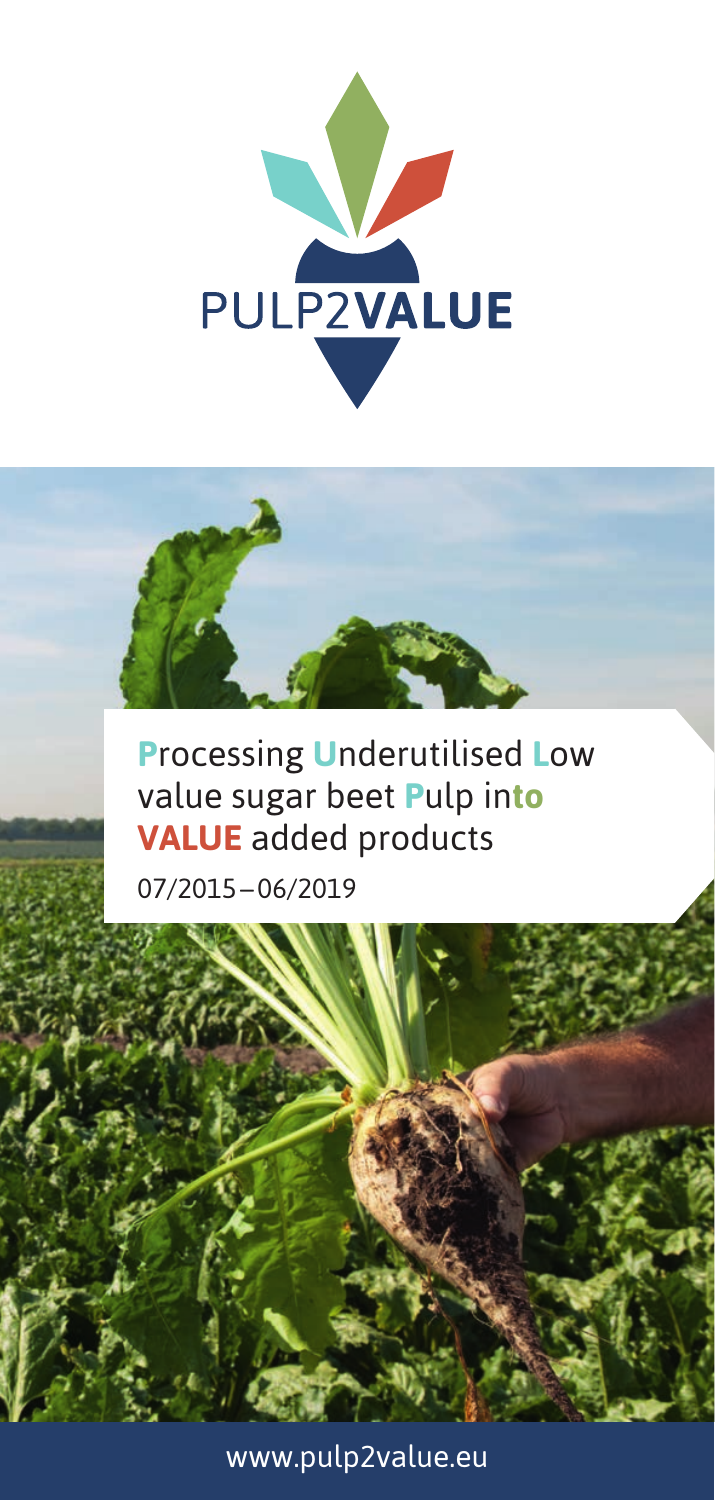## PUI P<sub>2VALUE</sub>

### **BACKGROUND**

Sugar beet pulp is a major residual stream from the sugar beet industry, which is currently valorised as low value feed and/or green gas. In Europe sugar beet pulp accounts for a production volume of approx. 13 million tonnes per year.

### **VALORISATION of SUGAR BEET PULP**

Microcellulose fibres, arabinose and galacturonic acid found in sugar beet pulp can be used for a great variety of applications such as composites, food & flavour applications as well as personal care. Throughout the years, the project leader Cosun has tested different processes on pilot scale to extract these components.

### **OBJECTIVES and GOAL**

PULP2VALUE builds upon developments already achieved by the project partner Cosun. The project's two main objectives are:

© Royal Cosun

- 1. To optimize, scale up and integrate processes for the production of microcellulose fibres, arabinose and galacturonic acid.
- 2. To build long lasting value chains for microcellulose fibres, arabinose and galacturonic acid.

The ultimate goal is to set up a **demonstration plant** which refines sugar beet pulp in an **integrated and cost-effective cascading biorefinery**.



© nova-Institute

www.pulp2value.eu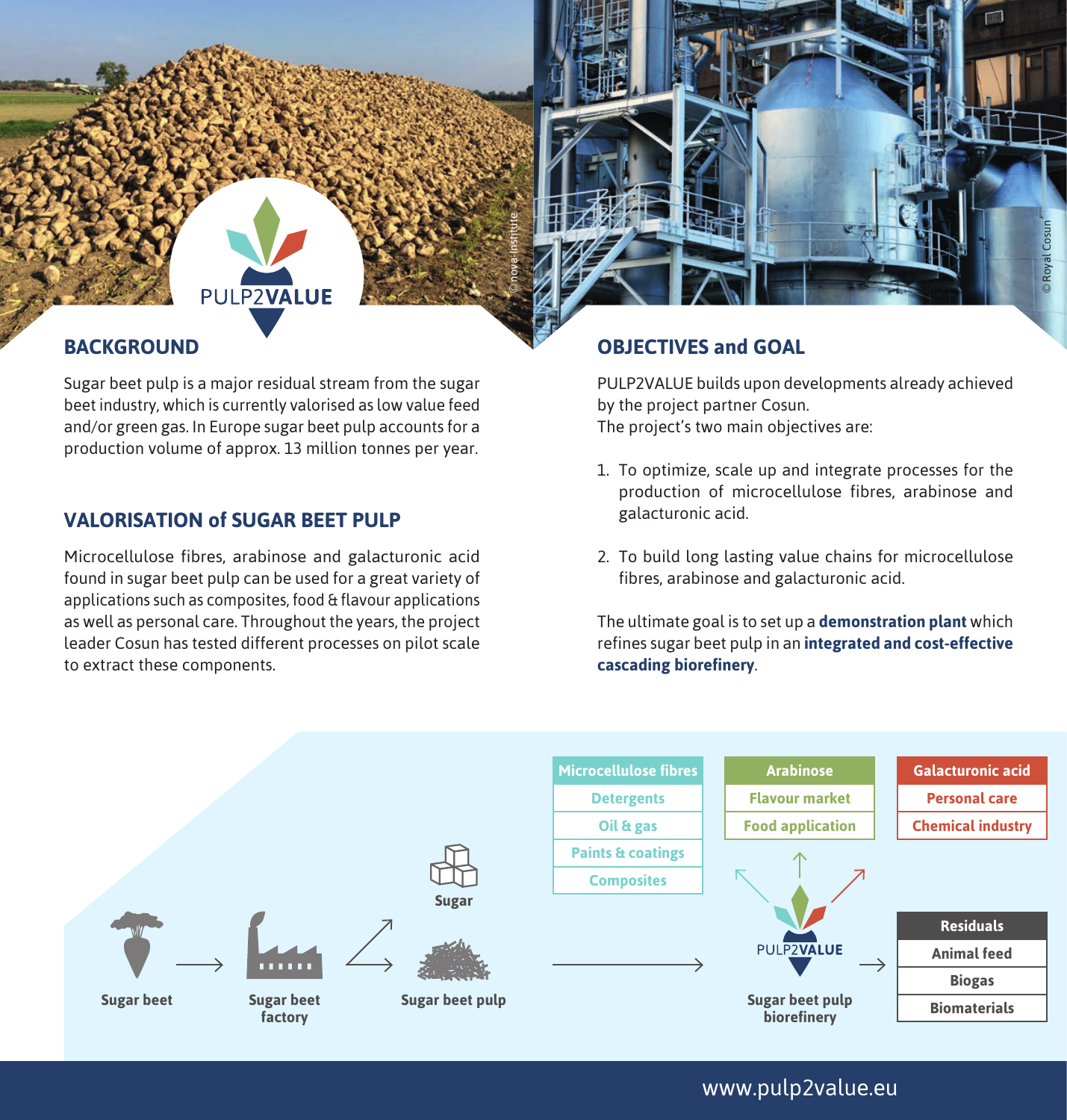



## **IMPACTS of PULP2VALUE**

The following impacts are anticipated:

- Rural development in sugar beet growing areas by connecting the sugar beet processing industry with various industries, including the chemical and food industry.
- Increased resource efficiency through the diversified use of a side stream of the sugar beet industry.
- An expanded European portfolio of value-added products.
- Innovative products with a low environmental impact.





**PARTNERS**











**Bio Base Europe Pilot Plant**